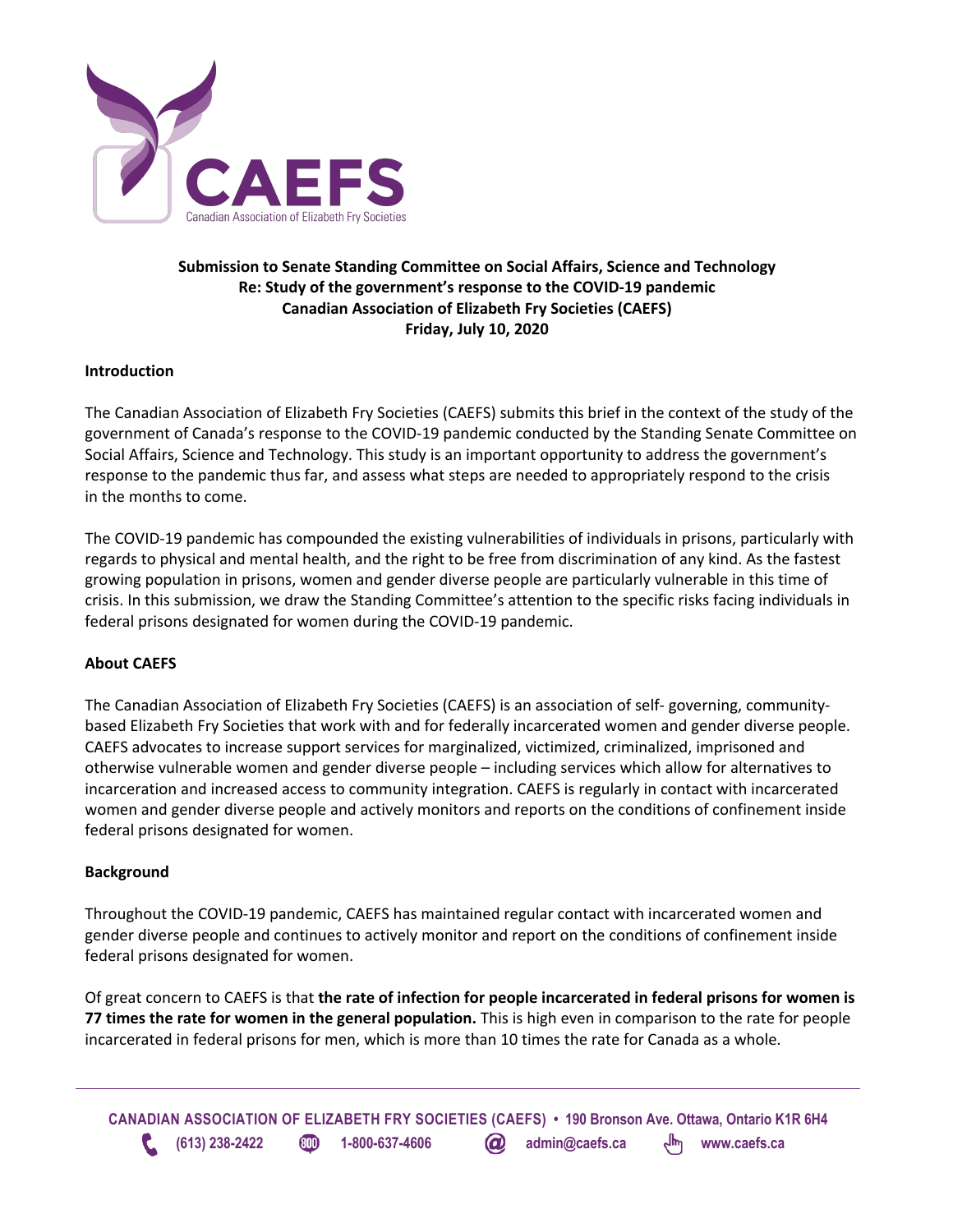Groups that have been identified by the Public Health Agency as having an increased risk of more severe outcomes during COVID-19 (those aged 65 and over; with compromised immune systems; with underlying medical conditions) are prevalent within our federal prisons. In their most recent report, the Office of the Federal Investigator (OCI) noted that on 2017-18, 25.2% of the federally incarcerated population was 50 years of age and over. Previous OCI reports also remind us that is it "universally established that correctional facilities house a number of health-compromised and vulnerable individuals". The report addresses the rapid aging of prisoners, making the link between prisoners aged 50-55+ having comparative health risks and those who are 65+ living outside of prisons, due to the overrepresentation of chronic health issues and lack of access to adequate health care.

Since mid-March 2020, CAEFS has expressed our concerns that the safety of women and gender diverse people in prisons is further jeopardized by the pandemic. In April 2020, over 60% of those incarcerated in the Joliette institution for Women (Joliette) were infected with COVID-19. The example that Joliette so sadly demonstrated is that by the very congregate nature of prisons (lack of hygienic environment, impossible to physically distance), once COVID-19 enters into a prison, it is extremely difficult - if not impossible - to stop its rapid spread. This puts an already vulnerable population even more at risk. In particular, CAEFS is concerned about the negative health repercussions – including mental health impacts – of the pandemic on women and gender diverse people in the prisons, access to justice and upholding human rights throughout this crisis.

The Canadian Government has, and continues to have, a duty to act to preserve the health and wellbeing of federally incarcerated people. This brief outlines the issues that have been raised to us by people incarcerated in the federal prisons for women, along with our recommendations.

# **CONCERNS REGARDING FEDERAL PRISONS DESIGNATED FOR WOMEN DURING COVID-19**

When Correctional Services Canada suspended visits from the public into the prisons on March 14, 2020, CAEFS' in-person monitoring of the conditions of confinement within the federal prisons designated for women was also suspended. However, through phone calls to our Regional and National 1-800 numbers, CAEFS has collected detailed and up-to-date information about conditions of confinement from incarcerated women and gender diverse people. CAEFS is particularly concerned about issues related to the physical health and mental health, the Increased risks for Indigenous women and gender diverse people in the prisons, and access to critical services and programming.

# *Physical Health Concerns*

Health concerns stem from two main issues: (1) the impossibility of physical distancing while incarcerated and (2) substantive changes to conditions of confinement.

# **i) The Impossibility of Physical Distancing**

Consistently, individuals informed us that it is impossible to maintain physical distancing in the prisons, given their communal living arrangements. **Living units are shared by up to a dozen people,** where each unit shares toilets, showers, fridges, sinks, pots, pans and utensils. Many people in the prisons have also expressed that they **do not have control over when or if staff enters their living.** This has led to concerns over the possibility of staff bringing in the virus. The impossibility of physical distancing is compounded with a frequently noted **lack of access to cleaning supplies.** Indeed, prisoners have continually expressed worry over limited access to cleaning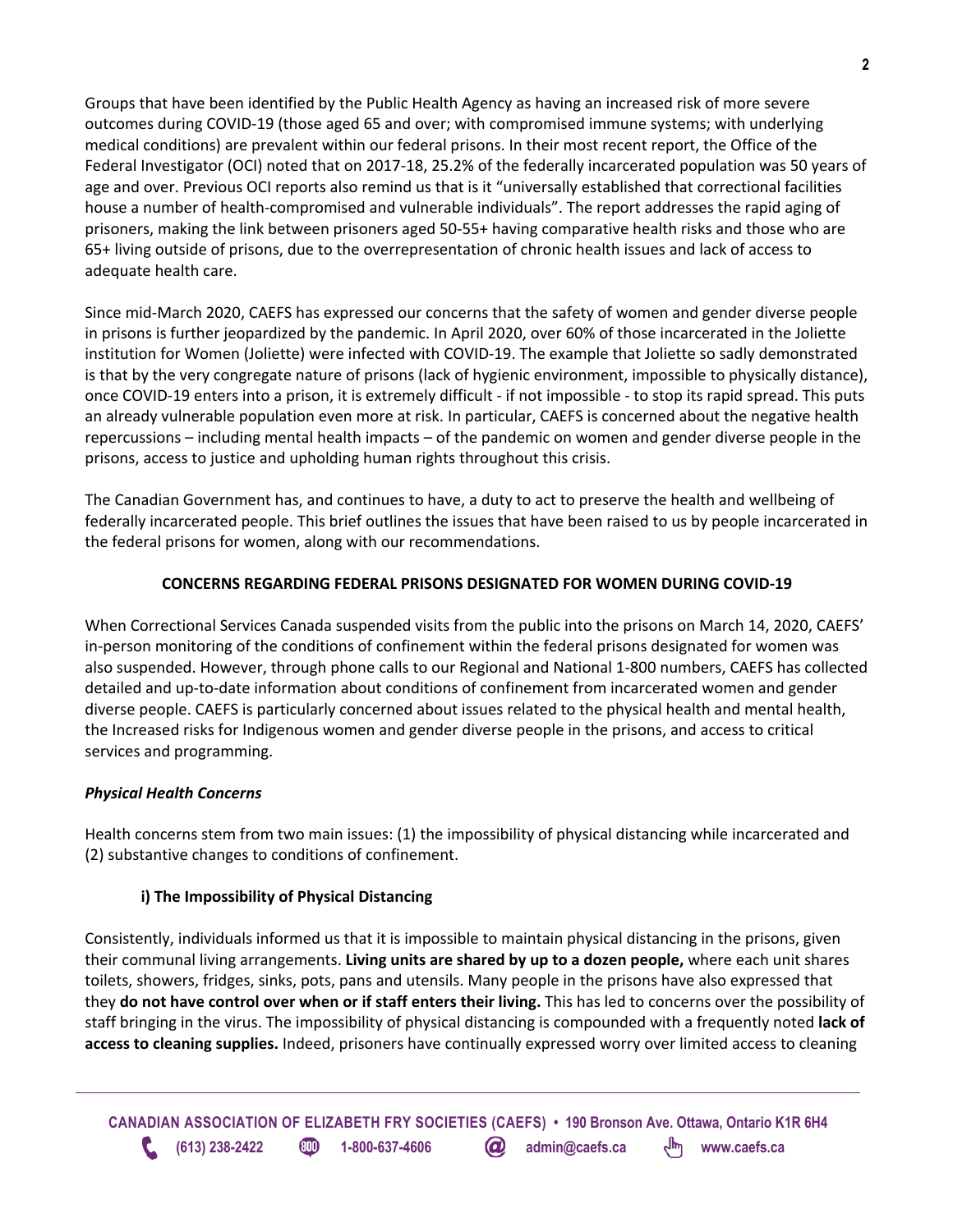supplies, personal protective equipment and hand sanitizer and how this puts them at even more of an increased risk of infection.

## **ii) The Substantive Changes to Conditions of Confinement**

Since the emergence of COVID-19, the following changes have also been regularly reported in the federal prisons for women:

- The use of "cell restriction" (being confined to one's room)
- The reported use of Structured Intervention Units to isolate prisoners who were showing symptoms.
- The suspension of all programming and visits;
- Limited access to health care staff, including for prenatal concerns, and a lack of onsite doctors;
- Adapted movement schedules, such as only being allowed out of their living units or pods for less than an hour a day;
- Limited access to phones, especially in areas where the phone is located outside of the living unit or pod;
- Limited access to legal counsel;
- Limited access to video visits and reports of malfunctioning technology;
- Limited access to parole officers and grievance coordinators;
- Limited access to Elders and other cultural supports;
- Lack of response and /or delayed response times to 'inmate' requests;

### *Mental Health Concerns*

The impacts of COVID-19 on the mental health and wellbeing of the general population in Canada have been significant. Prison conditions and the restrictive measures imposed on the prison population during the pandemic only exacerbate these mental health impacts.

On May 27, 2020, Statistics Canada released the results from a survey of approximately 46,000 Canadians on the impacts of COVID-19 on their mental health. The survey results showed that nearly one quarter (24%) of participants reported fair or poor mental health, compared to 8% in 2018, and over half of the participants reported that their mental health has worsened since the physical distancing measures were implemented. Fears about the health impacts of the virus, concerns for family members, extended social isolation, economic uncertainty were all cited as sources of distress (**Statistics Canada,** May 2020).

The pandemic is impacting the general mental wellbeing of Canadians, but it is also causing a widening of existing mental health inequities and worsening the situation for those who are already vulnerable. On June 25, 2020 the results of another national survey conducted by the Canadian Mental Health Association (CMHA) and UBC exposed the troubling mental health impacts of the pandemic on vulnerable groups. The study found that suicidal thoughts or feelings as a result of the pandemic were more common for individuals with existing mental health issues (18%), Indigenous people (16%), those living with a disability (15%) or those who identify as LGBTQ+ (14%) or parents with kids under 18 (9%)(**CMHA**, June 2020). Additionally, 22% of the people of colour surveyed reported having a harder time coping (up from 14% pre-pandemic).

Even before the pandemic hit, 1.6 million Canadians reported they had unmet mental health care needs. According to **CMHA**, since the onset of the pandemic, those who were already struggling with their mental health are:

• twice as likely to say their mental health has declined (59% vs 33%)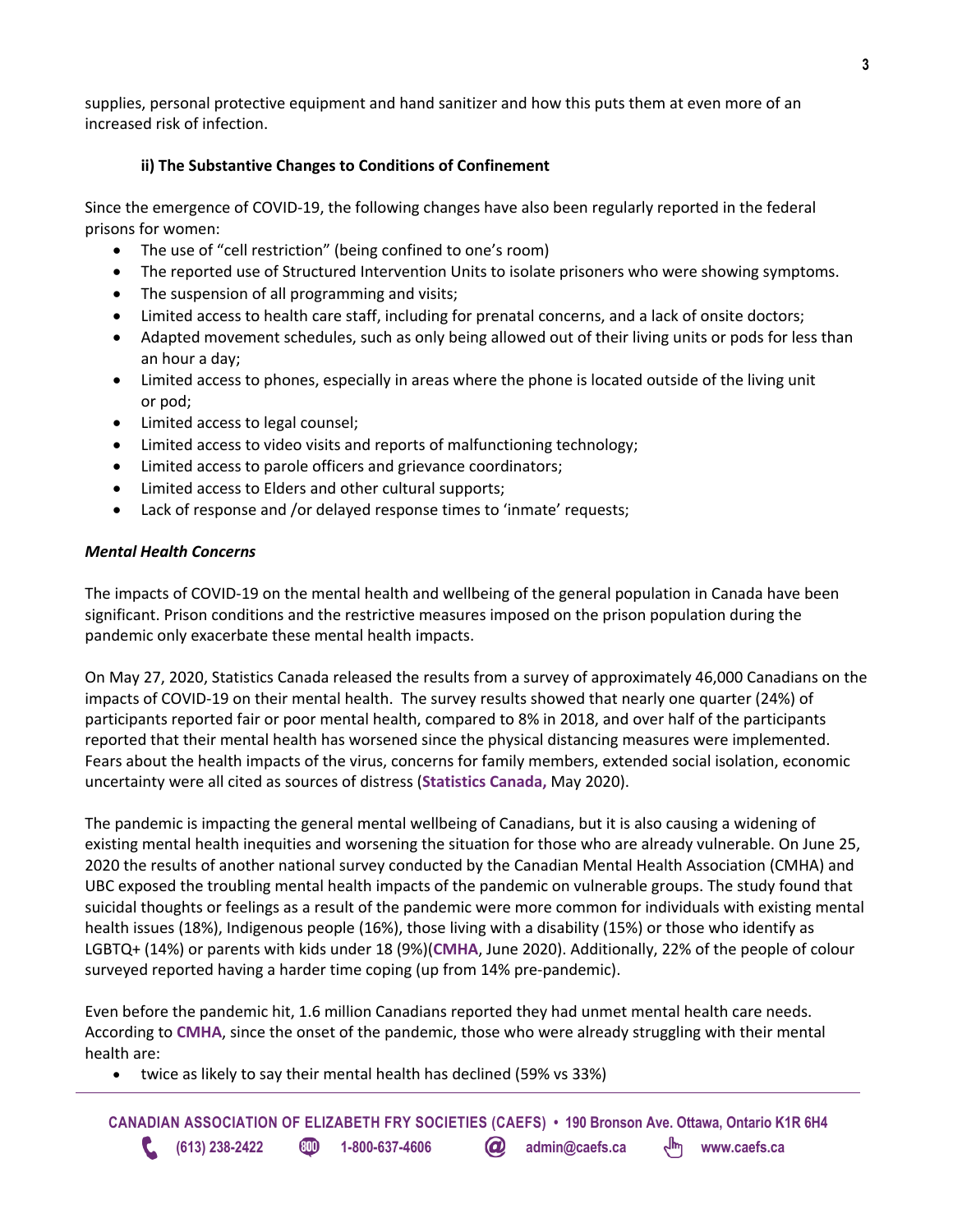- 5 times as likely to feel depressed (46% vs 17%)
- three times as likely to have trouble coping (28% vs 11%)
- four times as likely to have had suicidal thoughts (18% vs. 4%)
- four times as likely to have tried to harm themselves (4% vs. 1%)

There is no doubt that prisons exacerbate the mental health concerns we are seeing in the Canadian population. Before COVID-19 was declared a pandemic, the Office of the Correctional Investigator of Canada (OCI) reported that more than three quarters of federally sentenced women have a lifetime or current mental disorder (**OCI, Annual Report,** June 2019). During the pandemic, the compounding effects of confinement, lack of programming (including a lack of social, spiritual and religious supports), and the stressors associated with the health risks of COVID-19, have an aggravating impact on the mental health of women and gender diverse people in federal prisons.

Many callers from the prisons designated for women have described the feelings of fear, stress, and heightened anxieties that come with not being properly informed of the measures taken by the institution to adequately respond to the pandemic. Many have also expressed that social distancing guidelines are being used as a mechanism to further police and punish, rather than to address their concerns and prioritize safety and health.

### *Increased risks for Indigenous women and gender diverse people in the prisons*

Over the years, through our monitoring of the conditions of confinement and advocating for women in Canadian prisons, the Canadian Association of Elizabeth Fry Societies (CAEFS) has consistently observed and spoken out about the over-representation of Indigenous women at all levels of the criminal justice system.

On January 21, 2020, the Office of the Correctional Investigator of Canada (OCI) issued a news release with disturbing data on the number of Indigenous people in Canadian prisons. Indigenous people now make up over 30% of the federally incarcerated population, despite comprising only 5% of the total Canadian population. More alarming is the fact that Indigenous women now account for 42% of all women who are incarcerated in Canadian federal prisons (OCI, 2020). These disproportionately high numbers reflect the ongoing and systemic oppression and criminalization of Indigenous women, girls and gender diverse people in Canada. The rates of mental health issues among Indigenous women and gender diverse people in prisons are also disproportionately high. CAEFS is concerned that COVID-19 and the restrictive measures implemented as a response to the pandemic have increased the risks to the health and wellness of Indigenous women and gender diverse people in federal prisons.

#### *Access to programing, education and employment*

In connection to the concerns related to mental wellbeing in the federal prisons designated for women, CAEFS has received many calls from women expressing their concerns regarding the conditions of confinement and the suspension of programming, education and some employment during the COVID-19 pandemic, including the inability to access spiritual or cultural supports. For instance, Elders and chaplains were not considered essential or critical services by CSC and have largely been unable to provide support to their clients since the beginning of the pandemic.

This has led to increased anxiety, stress and pent-up frustration among the population inside the prisons. For many, these restrictive measures have also had an adverse impact on correctional plans - including their parole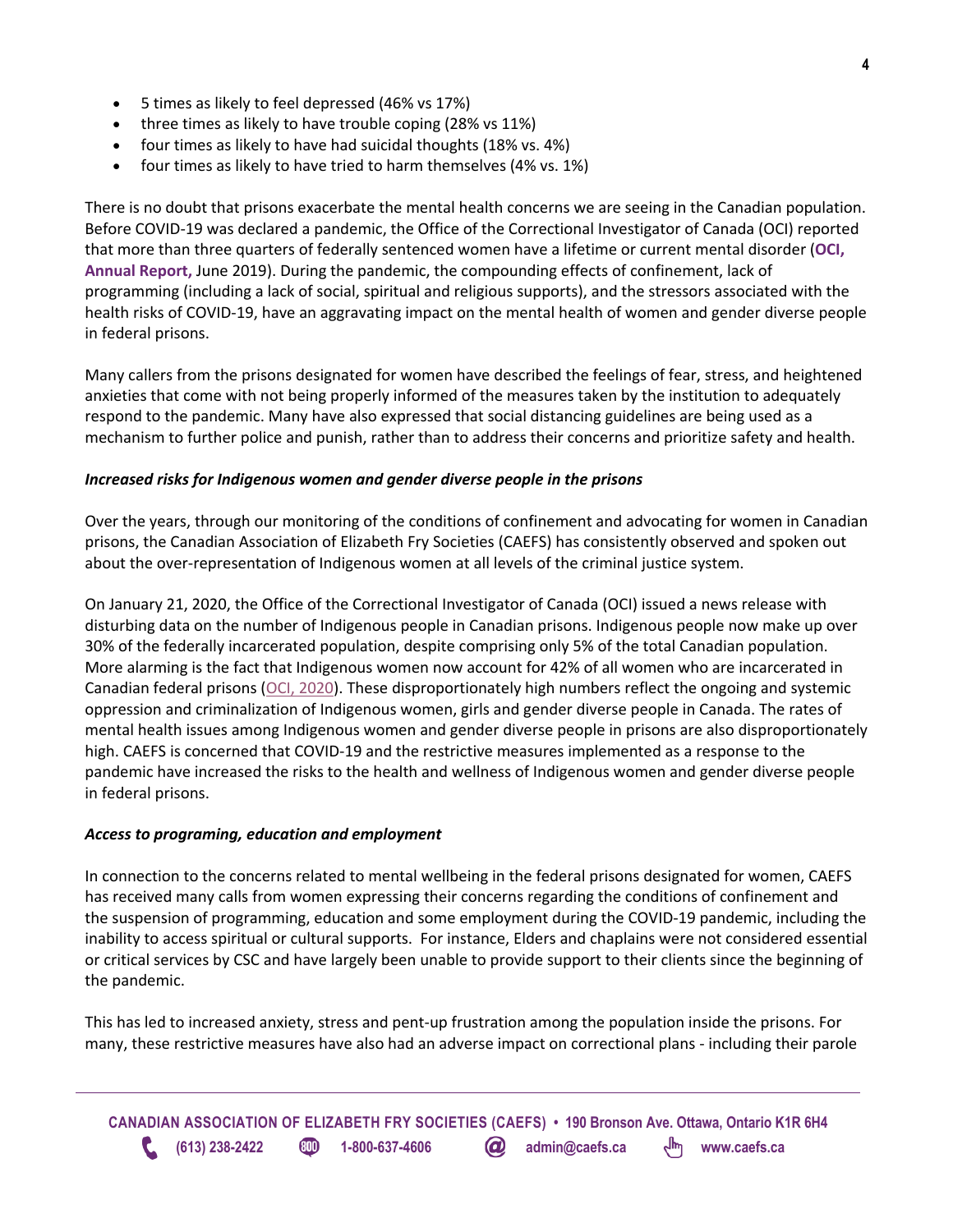and release dates. On June 19, 2020, in an Update for Federal Corrections, the OCI stated that, "as the situation stands today, restrictions imposed by the pandemic show little sign of abatement" (**OCI, June 2020**).

Overall, many incarcerated people in the federal prisons designated for women have reported that the general environment is tense and anxious, that there is a lack of transparent communication, and that they are given insufficient information regarding COVID-19 and current conditions. Numerous callers have expressed that the current restrictions and lack of programming have adversely impacted their overall physical and mental health.

It should be noted that since April 2, 2020 these concerns were consistently and regularly brought to the attention of the Wardens of the federal institutions designated for women via teleconference meetings regional advocacy teams. Following these meetings, CAEFS wrote letters to summarize the systemic concerns discussed and sent them to the institution's Warden, copying the Commissioner of Correctional Services Canada, the Deputy Commissioner for Women's Prisons of Correctional Services Canada, the Correctional Investigator, the Chief Commissioner of the Canadian Human Rights Commission and interested Senators. As such, we can confirm that Correctional Services Canada National Headquarters and the Wardens of the federal prisons designated for women have been made aware of these concerns throughout the pandemic.

## **CAEFS' RECOMMENDATIONS**

### **Recommendation 1: Depopulate the prisons.**

Correctional Service of Canada's health care system is not equipped to care for prisoners who have contracted COVID-19, and adequate preventative measures are not being employed to protect prisoners from future outbreaks or a second wave of COVID-19.

Any steps taken to depopulate prisons would help protect healthcare resources in the communities where the prisons for women are located, thus protecting the overall health and safety of the public. There are already options available to help facilitate releases:

- Section 121(1.b) of the *Corrections and Conditional Release Act* states that "parole may be granted at any time to an offender [...] whose physical or mental health is likely to suffer serious damage if the offender continues to be held in confinement". We argue that continuing to be incarcerated during COVID-19 has indeed caused serious damage to prisoner's mental and physical wellbeing.
- Sections 81 and 84 of the *Corrections and Conditional Release Act* should be used to transfer Indigenous women and gender diverse people into community, and to ensure that ample supports are provided to allow these communities to respond adequately.
- Institutions can also focus on extending unaccompanied temporary absences for medical reasons and expediting hearings for suspension and revocation cases.

Despite these concerns and our advocacy efforts with Correctional Services Canada and senior management at federal prisons designated for women to use the tools at their disposal, little action has been taken to depopulate federal prisons designated for women. CAEFS encourages the depopulation of prisons as a compassionate and dignified response to preserve human health and life and for the Government of Canada to embrace the community release available for federally incarcerated women.